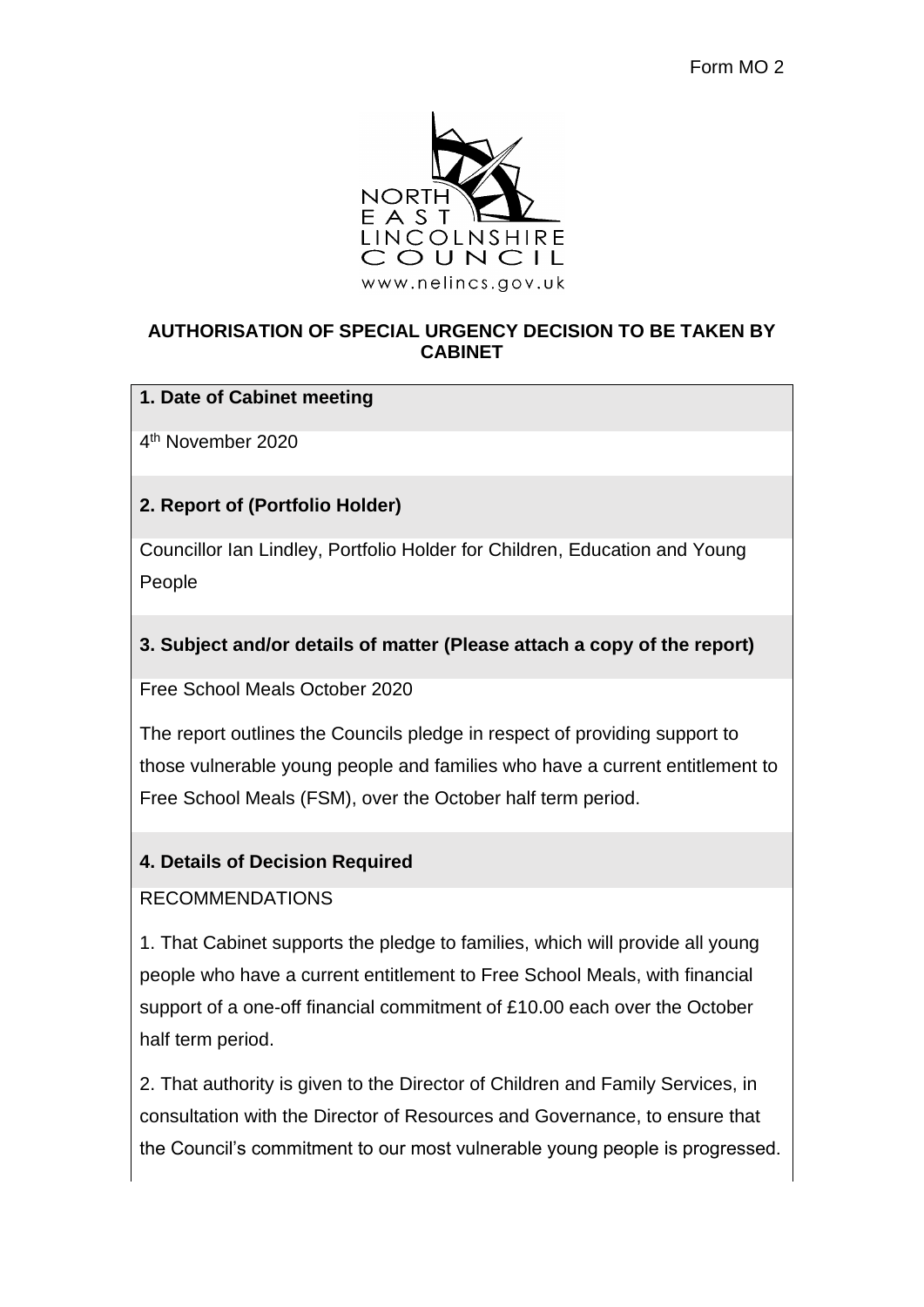3. Cabinet further authorises the Director for Children and Family Services, in consultation with the Portfolio Holder for Children, Education and Young People and the Director of Resources and Governance to explore and implement any further support packages throughout the current academic year.

# **5. Reasons for Urgency**

We are in unprecedented times and so many families have been impacted by COVID-19. As a Local Authority we are seeking to collectively support our most vulnerable families, the recommendations in this report offer that support.

The signatories below agree that this matter be considered as urgent business at the above mentioned meeting of Cabinet, and therefore not subject to the callin mechanism.

| 6. Leader/Deputy Leader (in the<br>Leader's absence): | Name: Councillor Philip Jackson                                |
|-------------------------------------------------------|----------------------------------------------------------------|
|                                                       | Title: Leader of the Council                                   |
|                                                       | Signed: Approved via email                                     |
|                                                       | Dated: 30 <sup>th</sup> October 2020                           |
|                                                       |                                                                |
| 7. Chair of the relevant Scrutiny<br>Panel:           | Name: Councillor Oliver Freeston                               |
|                                                       | Title: Children and Lifelong<br><b>Learning Scrutiny Chair</b> |
|                                                       | Signed: Approved via email                                     |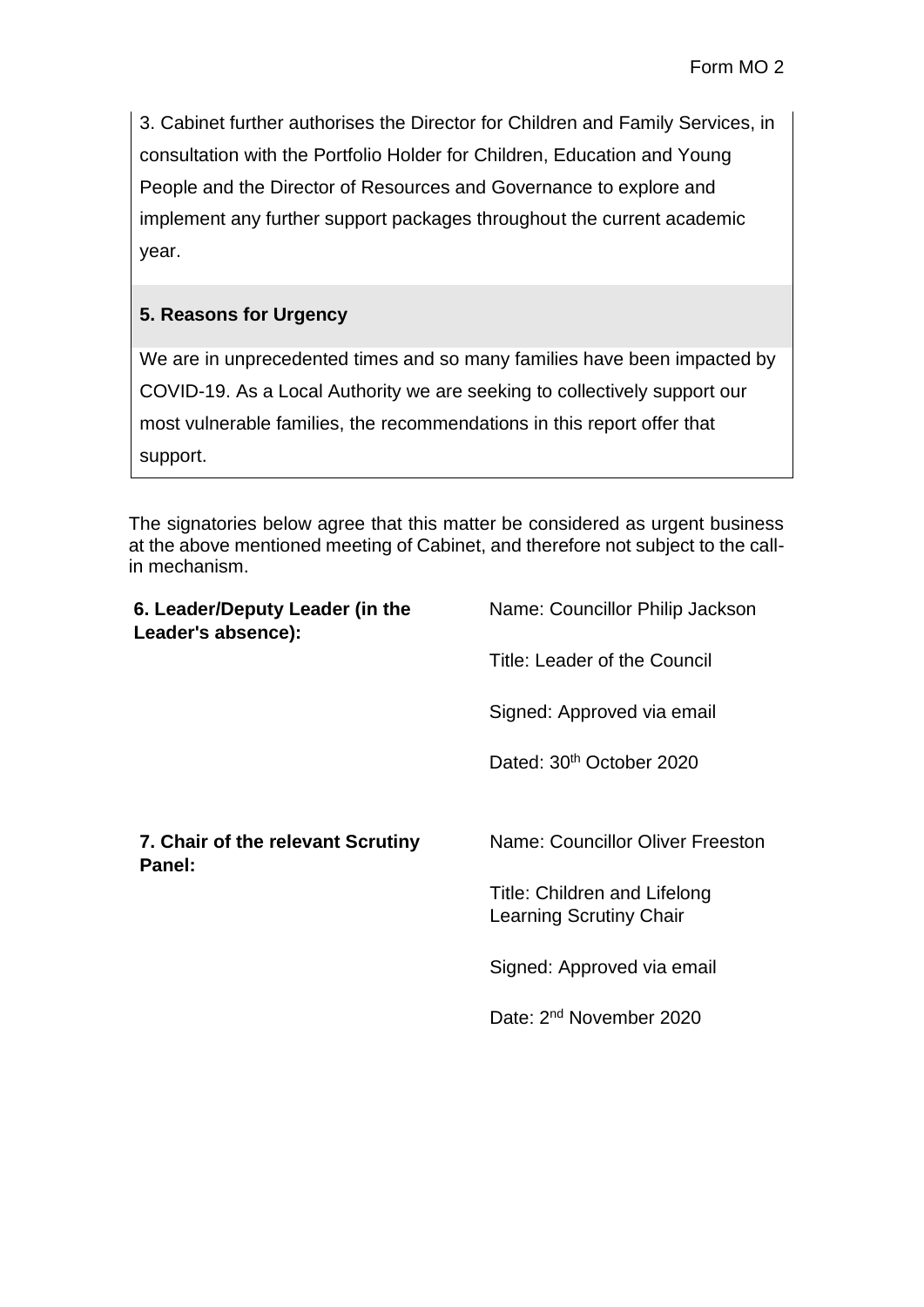## **APPENDIX 1 – EMAIL APPROVAL**

From: Cllr Oliver Freeston (NELC) <Oliver.Freeston@nelincs.gov.uk> Sent: 02 November 2020 09:20 To: Sharon Wroot (NELC) <Sharon.Wroot@nelincs.gov.uk>; Cllr Philip Jackson (NELC) <philip.jackson@nelincs.gov.uk> Cc: Democracy <Democracy@nelincs.gov.uk>; Joanne Hewson (NELC) <Joanne.Hewson@Nelincs.gov.uk> Subject: RE: Item of Urgent Business for 4th November Cabinet

Dear Sharon

I am prepared to support this too.

Kind Regards

**Oliver** 

From: Cllr Philip Jackson (NELC) <philip.jackson@nelincs.gov.uk> Sent: 30 October 2020 14:28 To: Sharon Wroot (NELC) <Sharon.Wroot@nelincs.gov.uk>; Cllr Oliver Freeston (NELC) <Oliver.Freeston@nelincs.gov.uk> Cc: Democracy <Democracy@nelincs.gov.uk>; Joanne Hewson (NELC) <Joanne.Hewson@Nelincs.gov.uk> Subject: RE: Item of Urgent Business for 4th November Cabinet

Hi Sharon

I'm content to support.

Kind regards

Philip

Good afternoon both

We are seeking your permission to take an item of urgent business to Cabinet on 4th November relating to provision of Free School Meals during half term (and retrospectively if required), the report is attached along with the form MO2, which requires your signature/approval.